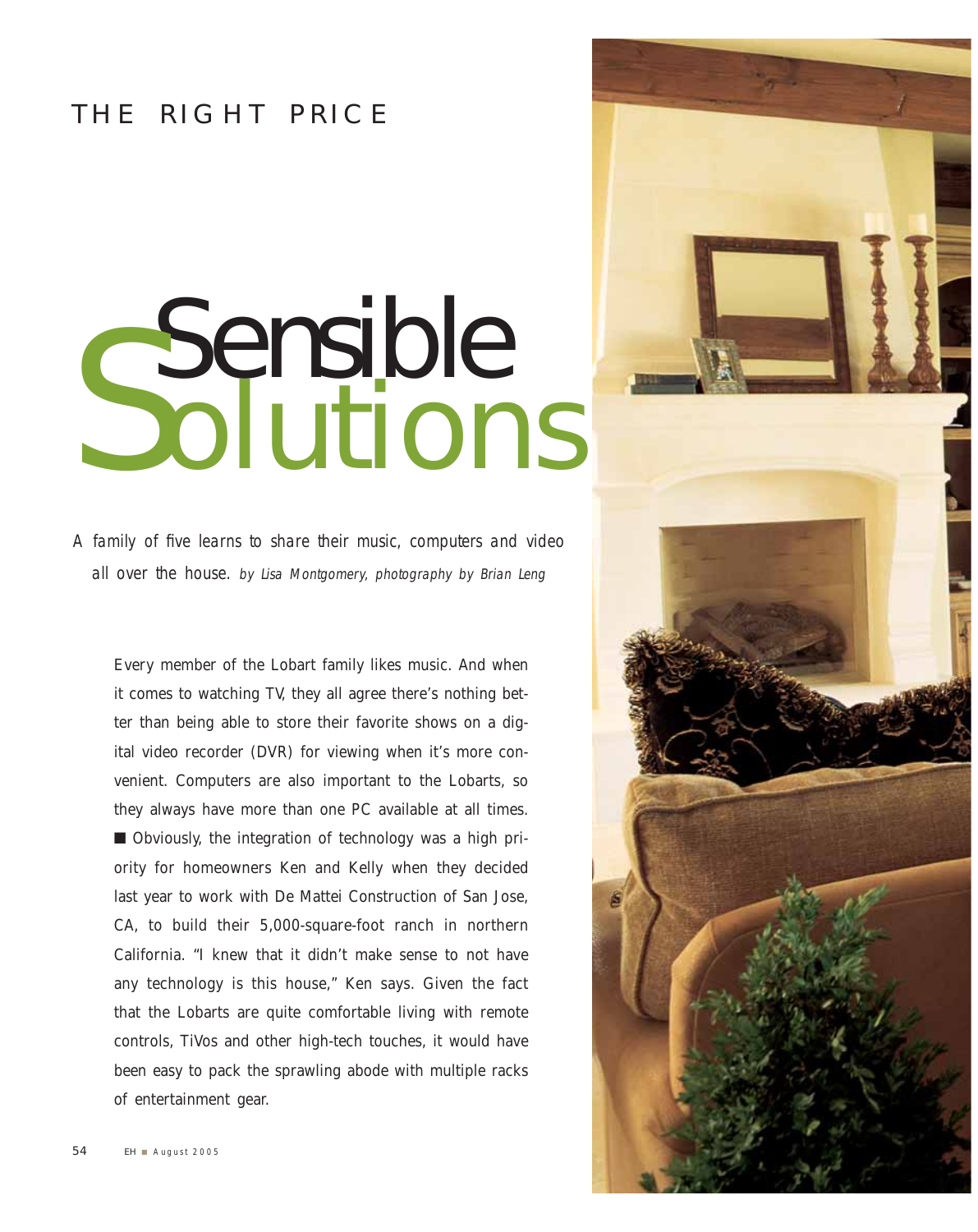With its elegant décor, fantastic view and cozy fireplace, the living room is a great place for the Lobarts to entertain. Being able to fill the space with music doesn't hurt either. The family uses an iPod-like remote to access AM/FM radio, XM satellite radio station and MP3 files. The music plays through the room's built-in speakers.

**Million** 

ElectronicHouse.com 55

Z.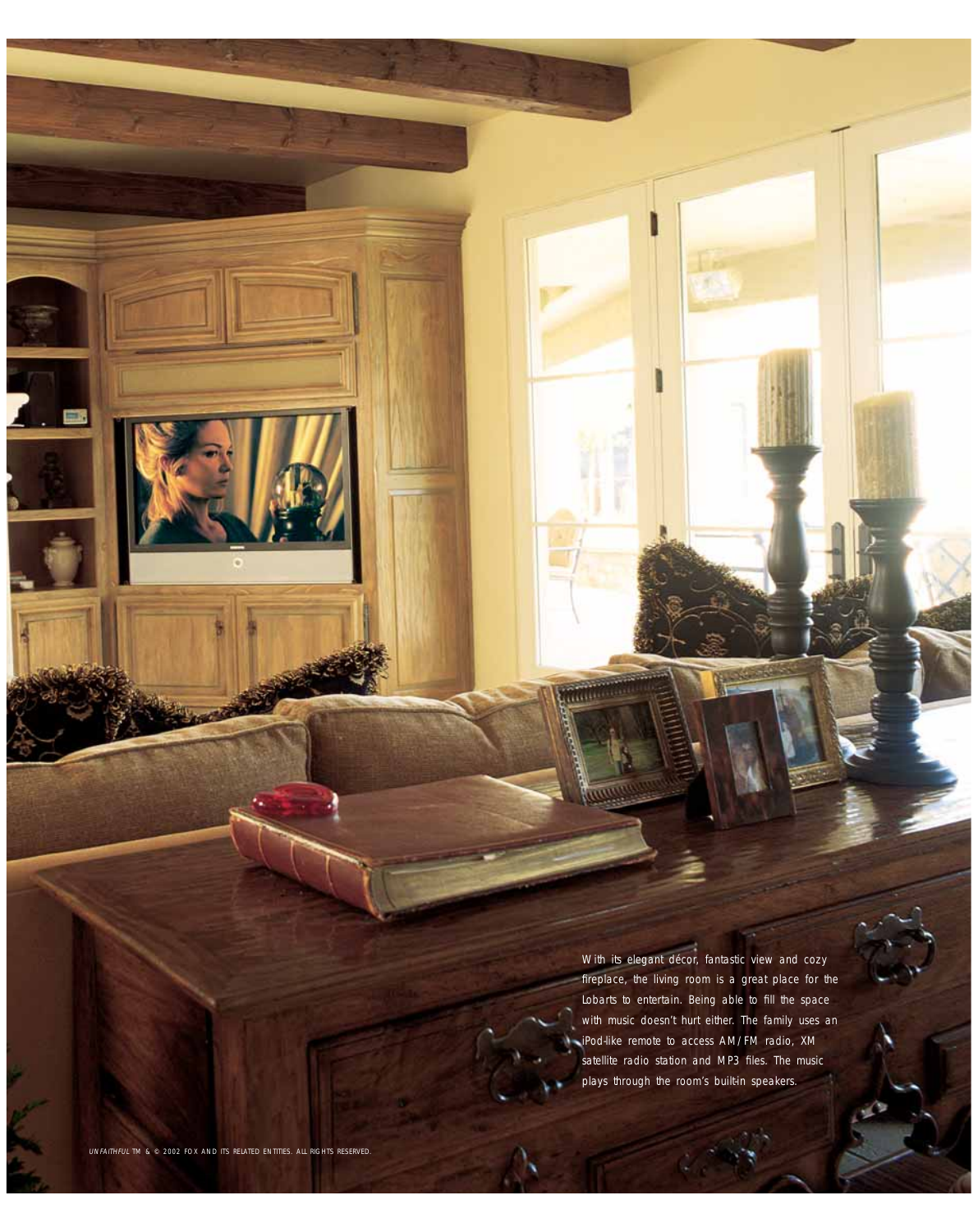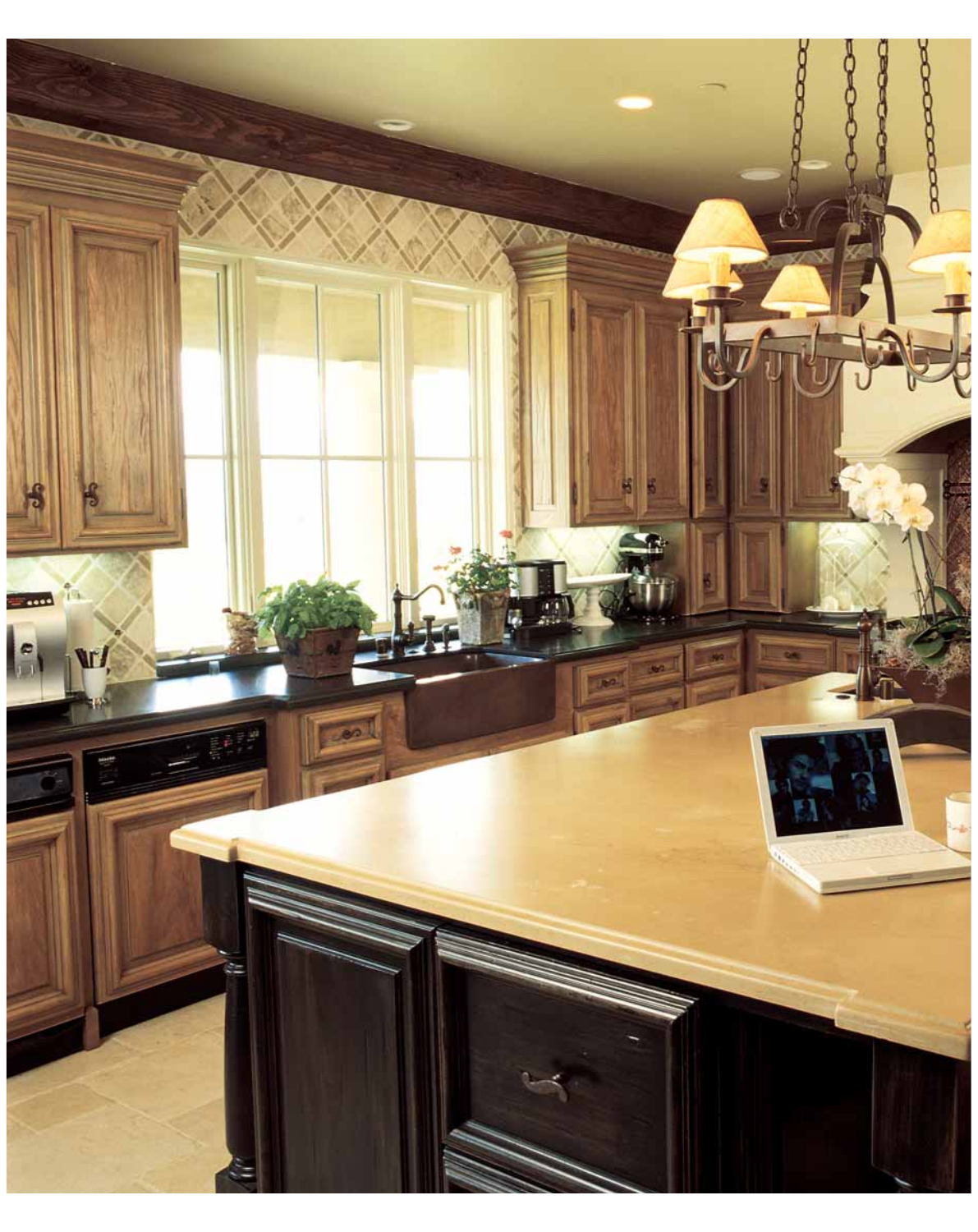

This solution would have given everyone their own stereo system, their own video library and their own set of computer peripherals which would have been fine for some families, but not the Lobarts. Ken felt that having separate systems would sabotage his and Kelly's plan for spending more time together as a family. "When we built this house, none of the kids' bedrooms received a TV or a stereo so that they'd be forced to be with the family," Ken explains. "We figured that networking systems would still allow the kids to enjoy their music, but as a family rather than being holed up in their rooms." With these objectives established, the couple hired CyberManor of Los Gatos, CA, to bring their ideas to fruition.

#### Better than a Video Store

At the top of the Lobarts' list was being able to watch programs recorded on a DVR on any TV in the house. The simple solution would have been to give each of the home's five TVs its own DVR. But rather than pack the residence with a slew of black boxes, CyberManor president Gordon van Zuiden placed two DVRs (Ken and Kelly designated one for the kids and one for the adults) in an equipment closet. Each unit was modulated to an unused channel on the home's cable TV service. Channel 55 gives the family access to programs stored on DVR 1, for example. "DVR networking is an awesome feature," Ken enthuses. "When we're entertaining, the kids and their friends can go to the den and pull up a program to watch while the adults access the other DVR to watch something completely different. Or, of course, we can always listen to music."

#### Music Palm Reader

Finding that perfect piece of music is a cinch. No matter how many hip-hop tunes the Lobart kids, ages 9, 11 and 14, have stored on the family's whole-house music system, it takes only a second for Ken and Kelly to get to their favorites. Russound keypads give them access to XM satellite radio stations, AM/FM radio and a growing library of MP3 files stored on a Media The Lobarts' kitchen is just as fun as the family room. A whole-house music system pipes tunes to the room's built-in speakers, and a wireless computer network allows anyone to jump on the Internet at any time.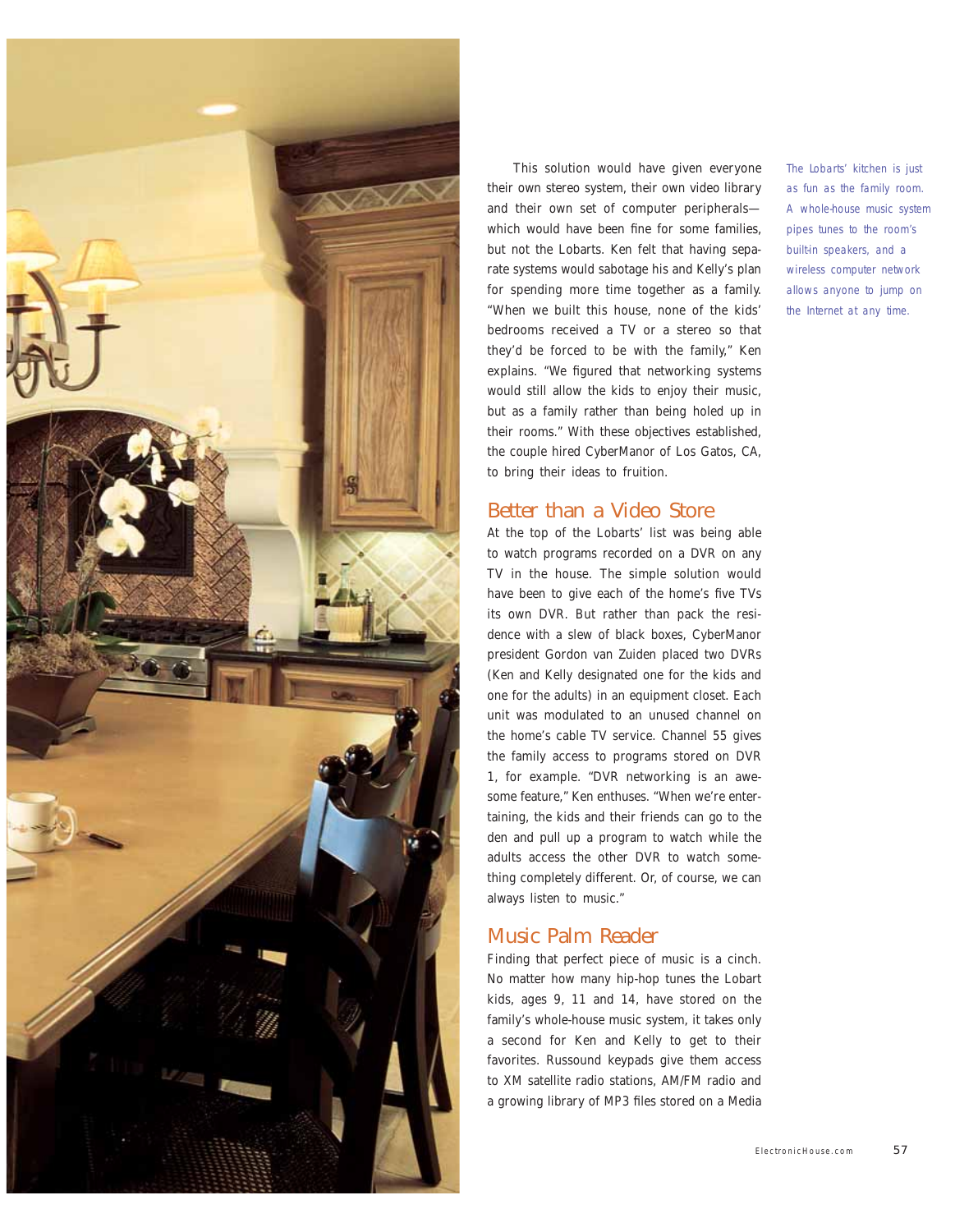